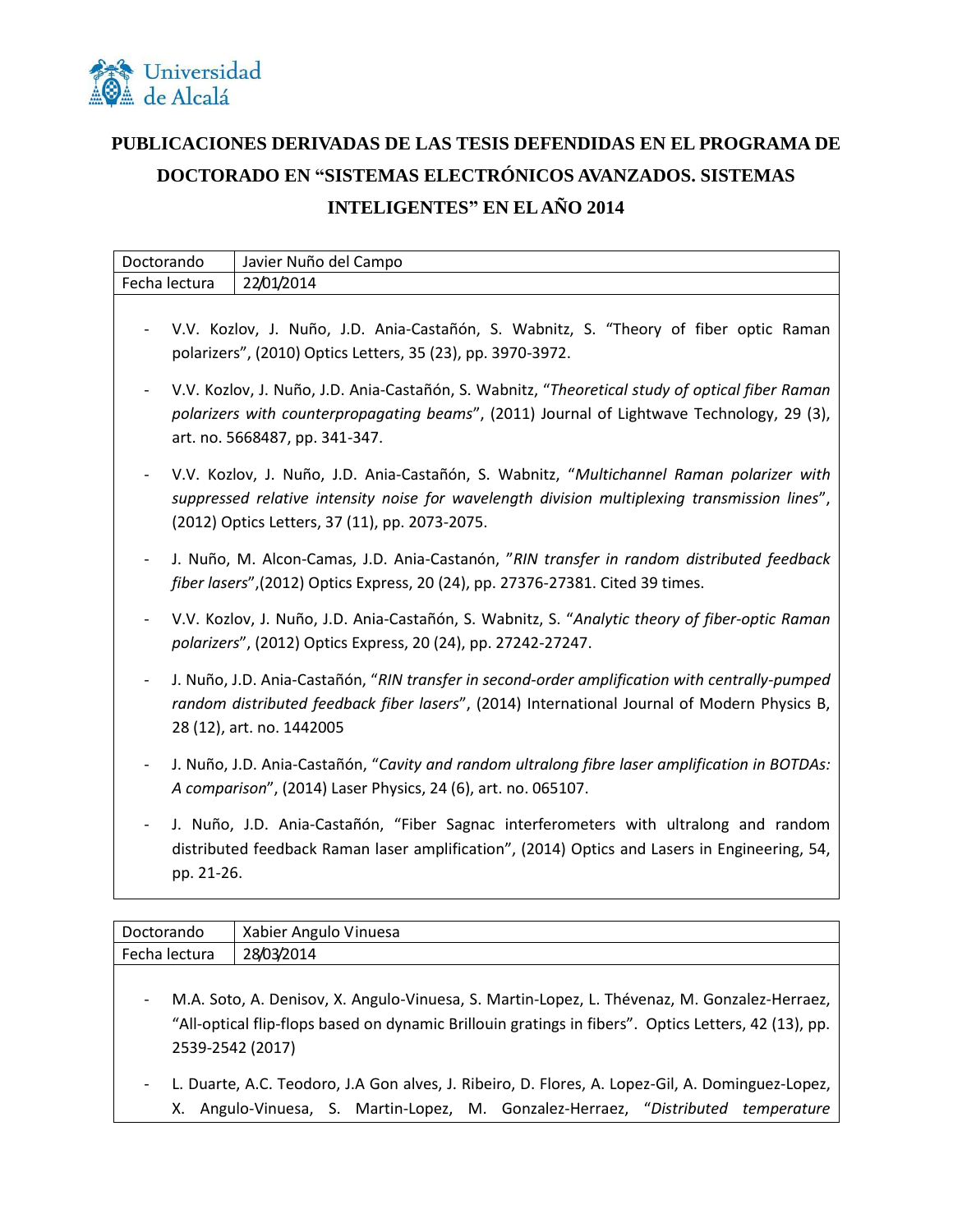

*measurement in a self-burning coal waste pile through a GIS open source desktop application*". ISPRS International Journal of Geo-Information, 6 (3), art. no. 87 (2017)

- A. Lopez-Gil, M.A. Soto, X. Angulo-Vinuesa, A. Dominguez-Lopez, S. Martin-Lopez, L. Thévenaz, M. Gonzalez-Herraez, "*Evaluation of the accuracy of BOTDA systems based on the phase spectral response*". Optics Express, 24 (15), pp. 17200-17214. (2016)
- A. Lopez-Gil, M.A. Soto, X. Angulo-Vinuesa, A. Dominguez-Lopez, S. Martin-Lopez, M. Gonzalez-Herraez, "*Simple Baseband Method for the Distributed Analysis of Brillouin Phase-Shift Spectra*". IEEE Photonics Technology Letters, 28 (13), art. no. 7433390, pp. 1379-1382 (2016)
- A. Dominguez-Lopez, Z. Yang, M.A. Soto, X. Angulo-Vinuesa, S. Martin-Lopez, L. Thevenaz, M. Gonzalez-Herraez, "*Novel scanning method for distortion-free BOTDA measurements*". Optics Express, 24 (10), pp. 10188-10204 (2016)
- X. Angulo-Vinuesa, A. Dominguez-Lopez, A. Lopez-Gil, J.D. Ania-Castañón, S. Martin-Lopez, M. Gonzalez-Herraez, "*Limits of BOTDA Range Extension Techniques*". IEEE Sensors Journal, 16 (10), art. no. 7088555, pp. 3387-3395. (2016)
- A. Lopez-Gil, X. Angulo-Vinuesa, A. Dominguez-Lopez, S. Martin-Lopez, M. Gonzalez-Herraez, "Exploiting nonreciprocity in BOTDA systems". Optics Letters, 40 (10), pp. 2193-2196 (2015)
- A. Dominguez-Lopez, X. Angulo-Vinuesa, A. López-Gil, S. Martin-Lopez, M. Gonzalez-Herraez, "*Non-local effects in dual-probe-sideband Brillouin optical time domain analysis*". Optics Express, 23 (8), pp. 10341-10352 (2015)
- X. Angulo-Vinuesa, D. Bacquet, S. Martin-Lopez, P. Corredera, P. Szriftgiser, M. Gonzalez-Herraez, "*Relative intensity noise transfer reduction in raman-assisted BOTDA systems*". IEEE Photonics Technology Letters, 26 (3), art. no. 6674998, pp. 271-274 (2014)
- M.A. Soto, X. Angulo-Vinuesa, S. Martin-Lopez, S.-H Chin, J.D. Ania-Castañon, P. Corredera, E. Rochat, M. Gonzalez-Herraez, L. Thévenaz, "*Extending the real remoteness of long-range brillouin optical time-domain fiber analyzers*". Journal of Lightwave Technology, 32 (1), art. no. 6678536, pp. 152-162. (2014)
- M. Bravo, X. Angulo-Vinuesa, S. Martin-Lopez, M. Lopez-Amo, M. Gonzalez-Herraez, "*Slow*light and enhanced sensitivity in a displacement sensor using a lossy fiber-based ring *resonator*". Journal of Lightwave Technology, 31 (23), art. no. 6654258, pp. 3752-3757. (2013)
- X. Angulo-Vinuesa, S. Martín-López, J. Nuño, P. Corredera, J.D. Ania-Castañón, M. González-Herraez, "*2 meter resolution Raman-assisted BOTDA temperature sensor over 100 km with 1.2°C uncertainty [Sensor de temperatura BOTDA asistido por Raman, de 2 metros de resolución sobre 100 km de distancia con incertidumbre de 1,2°C]*". Optica Pura y Aplicada, 45 (2), pp. 145-154. (2012)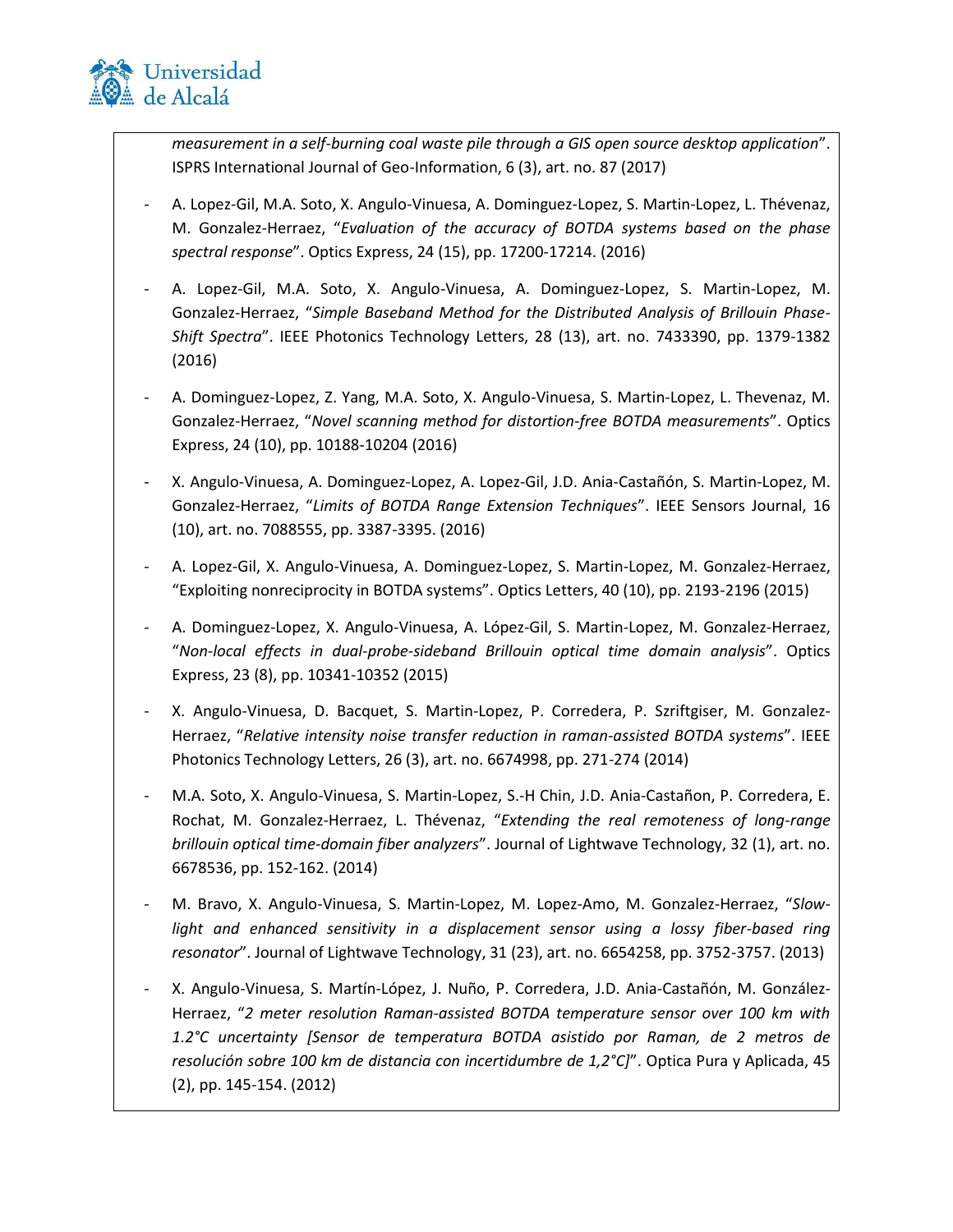

- X. Angulo-Vinuesa, S. Martin-Lopez, P. Corredera, M. Gonzalez-Herraez, "*Raman-assisted Brillouin optical time-domain analysis with sub-meter resolution over 100 km*". Optics Express, 20 (11), pp. 12147-12154. (2012)
- X. Angulo-Vinuesa, S. Martin-Lopez, J. Nuño, P. Corredera, J.D. Ania-Castañon, L. Thévenaz, M. González-Herráez, "*Raman-assisted Brillouin distributed temperature sensor over 100 km featuring 2 m resolution and 1.2 °c uncertainty*". Journal of Lightwave Technology, 30 (8), art. no. 6025229, pp. 1060-1065. (2012)
- S. Martín-López, Angulo-Vinuesa, X., Nuño, J., Bhamber, R.S., Rodríguez-Barrios, F., Carrasco-Sanz, A., Alcón-Camas, M., Gonzalez-Herraez, M., Ania-Castañón, J.D., Corredera, P. "*Nonlinear dynamics and fiber optics group at instituto de óptica "daza de valdes del CSIC: Experimental research lines [Líneas de investigación experimentales del grupo de Dinámica No Lineal y Fibras Ópticas del Instituto de Óptica* "Daza de Valdes del CSIC]". Optica Pura y Aplicada, 44 (3), pp. 413-423. (2011)

| Doctorando    | Álvaro Marcos Ramiro                                                                    |
|---------------|-----------------------------------------------------------------------------------------|
| Fecha lectura | 17/06/2014                                                                              |
|               |                                                                                         |
|               | - Á. Marcos Ramiro; D. Pizarro Pérez; M. Marrón-Romera; D. Gatica Pérez. "Let Your Body |

- *Speak: Communicative Cue Extraction on Natural Interaction Using RGBD Data*". IEEE Transactions on Multimedia. 17/10, pp. 1721 – 1732 (2015)
- A. Marcos, D. Pizarro Pérez, M. Marrón-Romera; M.R. Mazo Quintas. "*Captura de movimiento y reconocimiento de actividades para múltiples personas mediante un enfoque bayesiano*". RIAI - Revista Iberoamericana de Automática e Informática Industrial. 10(2), pp. 170 -177. (2013)

| Doctorando    | Joaquín Aparicio Sosa                                                                    |
|---------------|------------------------------------------------------------------------------------------|
| Fecha lectura | 11/07/2014                                                                               |
|               | Aporicia A liménez E L'Álvarez D. Duiz C. De Marzioni, and L. Uroño "Characterization of |

- J. Aparicio, A. Jiménez, F. J. Álvarez, D. Ruiz, C. De Marziani, and J. Ureña, "*Characterization of an Underwater Positioning System Based on GPS Surface Nodes and Encoded Acoustic Signals*". IEEE Transactions on Instrumentation and Measurement, Vol. 65, No. 8, pp 1773- 1784, June 2016.
- J. Aparicio, A. Jiménez, F.J. Álvarez, J. Ureña, C. De Marziani, D. de Diego, N. Cruz y H. Campos, "Accurate detection of spread-spectrum modulated signals in reverberant underwater environments". Applied Acoustics, 88, pp. 57-65 (2014)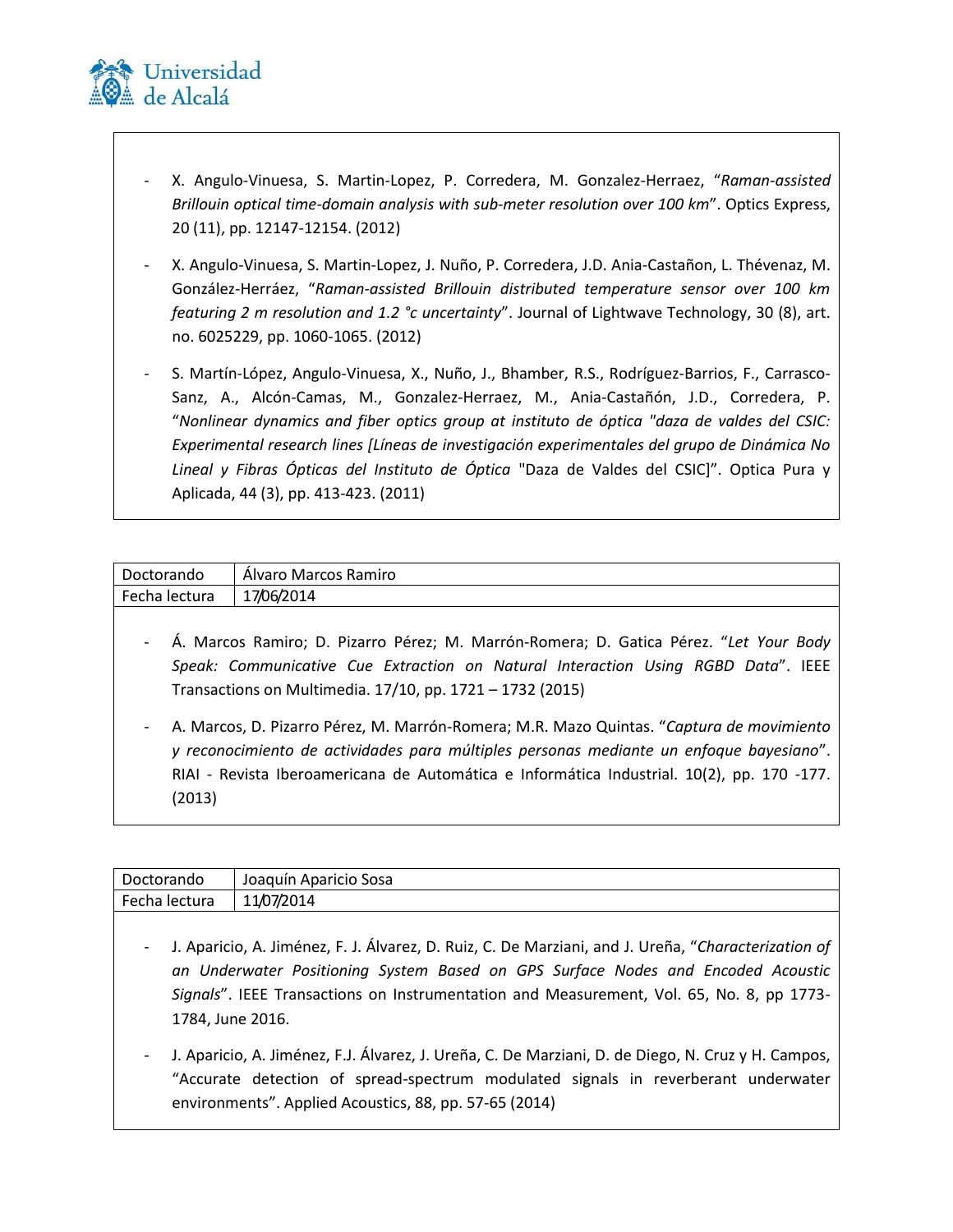

- J. Aparicio, A. Jiménez, F. J. Álvarez, J. Ureña, C. De Marziani and C. Diego, "*Modeling the Behavior of an Underwater Acoustic Relative Positioning System Based on Complementary Set of Sequences*". Sensors, 11, pp. 11188-11205 (2011).
- J. Aparicio, E. García, A. Jiménez, F. Álvarez y J. Ureña, "Modelos de propagación de señales acústicas en entornos subacuáticos (I)", CONECtrónica, Nº 137, pp. 40- 43, mayo 2010.
- J. Aparicio, E. García, A. Jiménez, F. Álvarez y J. Ureña, "Modelos de propagación de señales acústicas en entornos subacuáticos (II)", CONECtrónica, Nº 139, pp. 40- 41, julio-agosto 2010.
- J. Aparicio, E. García, A. Jiménez, F. Álvarez y J. Ureña, "Modelos de propagación de señales acústicas en entornos subacuáticos (y III)", CONECtrónica, Nº 140, pp. 39-43, septiembre 2010.

| Doctorando    | Noelia Hernández Parra                                                                                                                                                                                                                                                                                                                                                  |
|---------------|-------------------------------------------------------------------------------------------------------------------------------------------------------------------------------------------------------------------------------------------------------------------------------------------------------------------------------------------------------------------------|
| Fecha lectura | 22/07/2014                                                                                                                                                                                                                                                                                                                                                              |
|               | N. Hernández Parra; J. M. Alonso Moral; M. Ocaña Miguel. "Fuzzy classifier ensembles for<br>hierarchical WiFi-based semantic indoor localization". Expert Systems With Applications. 90,<br>pp. 394 - 404. (2017)                                                                                                                                                       |
|               | N. Hernández Parra; M. Ocaña Miguel; J.M. Alonso Moral; E. Kim. "Continuous Space<br>Estimation: Increasing WiFi-based indoor localization resolution without increasing the site-<br>survey effort". Sensors. 17 - 1-147, (2017)                                                                                                                                       |
|               | N. Hernández Parra; J.M. Alonso Moral; M. Ocaña Miguel. "Hierarchical Approach to<br>Enhancing Topology-Based WiFi Indoor Localization in Large Wnvironments". Journal of<br>Multiple-Valued Logic and Soft Computing, (2016).                                                                                                                                          |
|               | K. Trawinski; J.M. Alonso Moral; N. Hernández Parra. "A multiclassifier approach for topology-<br>based WiFi indoor localization". Soft Computing. 17 - 10, pp. 1817 - 1831. (2013)                                                                                                                                                                                     |
|               | N. Hernández Parra; J.M. Alonso Moral; M. Ocaña Miguel; M. K. Marina. "Impact of Signal<br>Representations on the Performance of Hierarchical WiFi Localization Systems". Lecture Notes<br>in Computer Science. 8112, pp. 17 - 24. (2013).                                                                                                                              |
|               | J.M. Alonso Moral; M. Ocaña Miguel; N. Hernández Parra; F. Herranz Cabrilla; Á. Llamazares<br>Llamazares; M.A. Sotelo Vázquez; L.M. Bergasa Pascual; L. Magdalena Layos. "Enhanced WiFi<br>localization system based on soft computing techniques to deal with small-scale variations in<br>wireless sensors". Applied Soft Computing. 11 - 8, pp. 4677 - 4691. (2011). |
|               | J. M. Alonso Moral; N. Hernández Parra; M. Ocaña Miguel. "Wifigrams: Design of Hierarchical<br>Wi-Fi Indoor Localization Systems Guided by Social Network Analysis". Lecture Notes in<br>Computer Science. 8112, pp. 9 - 16 (2013)                                                                                                                                      |
|               |                                                                                                                                                                                                                                                                                                                                                                         |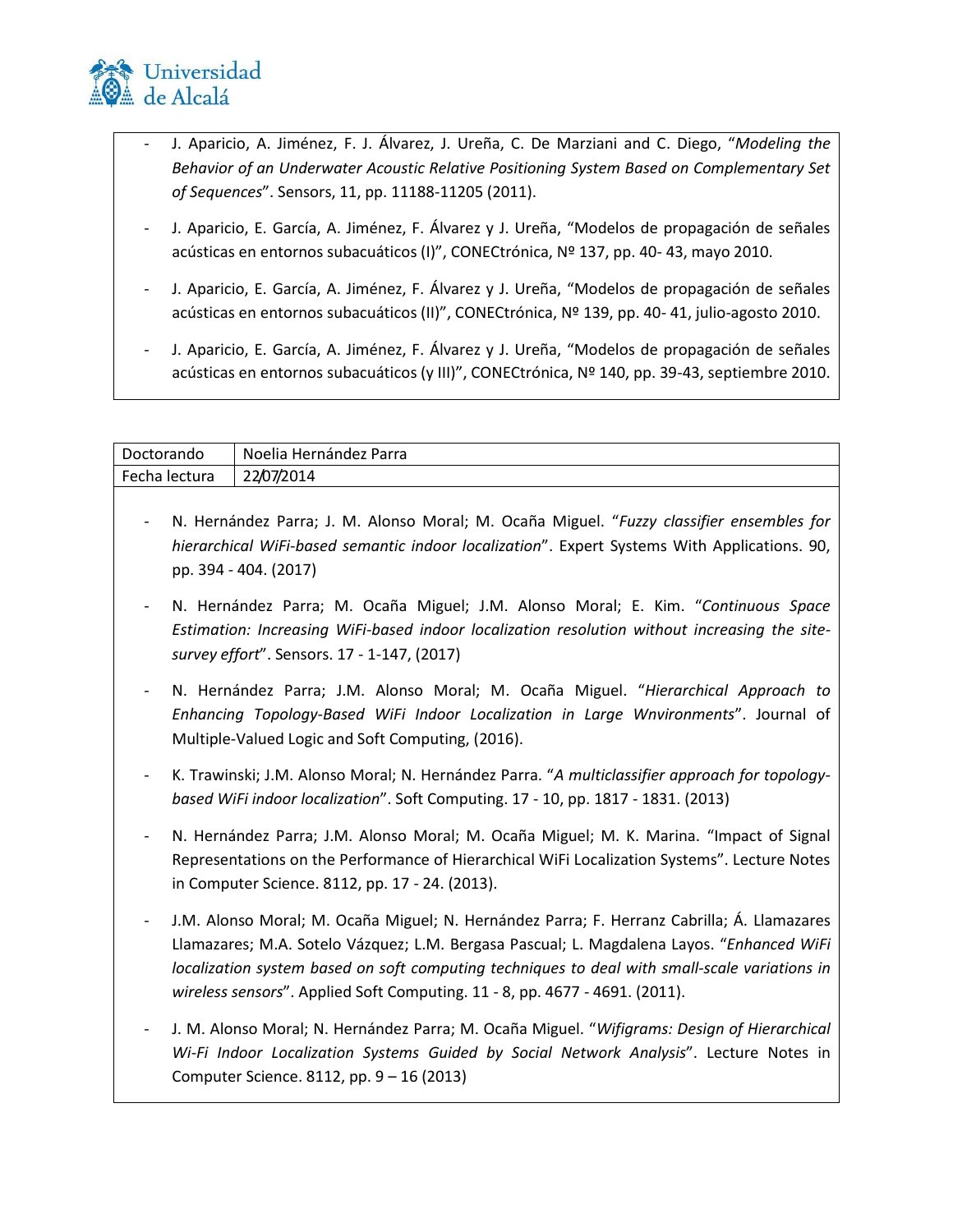

| Doctorando               | José Javier Yebes Torres                                                                                                                                                                                                                                 |
|--------------------------|----------------------------------------------------------------------------------------------------------------------------------------------------------------------------------------------------------------------------------------------------------|
| Fecha lectura            | 25/07/2014                                                                                                                                                                                                                                               |
| $\overline{\phantom{a}}$ | J. Javier Yebes, Luis M. Bergasa, Miguel A. García, "Visual Object Recognition with 3D-aware<br>features in the KITTI urban scenes", Sensors (ISSN 1424-8220), Vol: 15, pp: 9228-9250, 2015.                                                             |
| 2013.                    | A. Cela, J. Javier Yebes, R. Arroyo, L. M. Bergasa, R. Barea, E. López. "Complete Low-cost<br>Implementation of a Teleoperated Humanoid Robot". Sensors, Vol. 13<br>Nº: 2, 1385-1401,                                                                    |
|                          | A. Rodríguez, J. J. Yebes, P. F. Alcantarilla, L. M. Bergasa, J. Almazán, A. Cela, "Assisting the<br>Visually Impaired: Obstacle Detection and Warning System by Acoustic Feedback", Sensors<br>(ISSN 1424-8220), Vol: 12, Nº: 12, pp: 17476-17496, 2012 |

|               | Hugo Fidalgo Martins |
|---------------|----------------------|
| Fecha lectura | 19/09/2014           |

- M.R. Fernańdez-Ruiz, J. Pastor-Graells, H.F. Martins, A. Garcia-Ruiz, S. Martin-Lopez, M. Gonzalez-Herraez, "*Laser Phase-Noise Cancellation in Chirped-Pulse Distributed Acoustic Sensors*". Journal of Lightwave Technology, 36 (4), pp. 979-985. (2018)
- J. Tejedor, J. MacIas-Guarasa, H.F. Martins, J. Pastor-Graells, S. Martín-López, P.C. Guillén, G. De Pauw, F. De Smet, W. Postvoll, C.H. Ahlen, M. González-Herráez, "Real Field Deployment of a Smart Fiber-Optic Surveillance System for Pipeline Integrity Threat Detection: Architectural Issues and Blind Field Test Results". Journal of Lightwave Technology, 36 (4), pp. 1052-1062. (2018)
- A. Garcia-Ruiz, A. Dominguez-Lopez, J. Pastor-Graells, H.F. Martins, S. Martin-Lopez, M. Gonzalez-Herraez, "*Long-range distributed optical fiber hot-wire anemometer based on chirped-pulse ΦOTDR*". Optics Express, 26 (1), pp. 463-476 (2018)
- J. Pastor-Graells, J. Nuno, M.R. Fernandez-Ruiz, A. Garcia-Ruiz, H.F. Martins, S. Martin-Lopez, M. Gonzalez-Herraez, "Chirped-Pulse Phase-Sensitive Reflectometer Assisted by First-Order Raman Amplification". Journal of Lightwave Technology, 35 (21), art. no. 8049266, pp. 4677- 4683. (2018)
- J. Ribeiro, Viveiros, D., Ferreira, J., Lopez-Gil, A., Dominguez-Lopez, A., Martins, H.F., Perez-Herrera, R., Lopez-Aldaba, A., Duarte, L., Pinto, A., Martin-Lopez, S., Baierl, H., Jamier, R., Rougier, S., Auguste, J.-L., Teodoro, A.C., Gonçalves, J.A., Esteban, O., Santos, J.L., Roy, P., Lopez-Amo, M., Gonzalez-Herraez, M., Baptista, J.M., Flores, D., "*ECOAL project-Delivering Solutions for Integrated monitoring of coal-related fires supported on optical fiber sensing technology*". Applied Sciences (Switzerland), 7 (9), art. no. 956 (2017)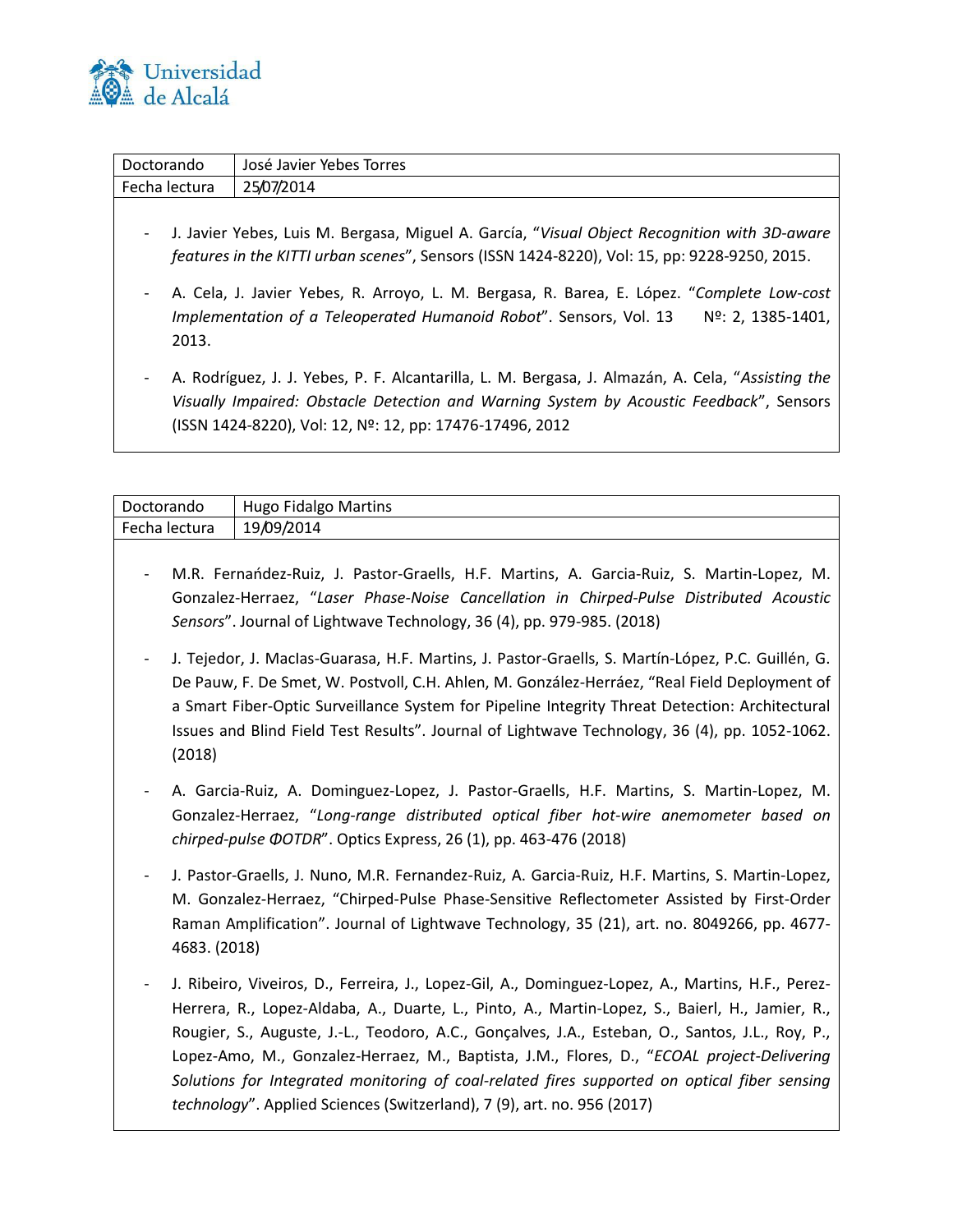

- J. Tejedor, J. Macias-Guarasa, H.F. Martins, J. Pastor-Graells, P. Corredera, S. Martin-Lopez, "Machine learning methods for pipeline surveillance systems based on distributed acoustic sensing: A review". Applied Sciences (Switzerland), 7 (8), art. no. 841, (2017)
- J. Pastor-Graells, L.R. Cortés, M.R. Fernández-Ruiz, H.F. Martins, J. Azaña, S. Martin-Lopez, M. Gonzalez-Herraez, "*SNR enhancement in high-resolution phasesensitive OTDR systems using chirped pulse amplification concepts*". Optics Letters, 42 (9), pp. 1728-1731. (2017)
- J. Tejedor, J. Macias-Guarasa, H.F. Martins, D. Piote, J. Pastor-Graells, S. Martin-Lopez, P. Corredera, M. Gonzalez-Herraez, "*A novel fiber optic based surveillance system for prevention of pipeline integrity threats*". Sensors (Switzerland), 17 (2), art. no. 355, (2017)
- A. Garcia-Ruiz, J. Pastor-Graells, H.F. Martins, K.H. Tow, L. Thévenaz, S. Martin-Lopez, M. Gonzalez-Herraez, "*Distributed photothermal spectroscopy in microstructured optical fibers: Towards high-resolution mapping of gas presence over long distances*". Optics Express, 25 (3), pp. 1789-1805. (2017).
- M.R. Fernández-Ruiz, H.F. Martins, J. Pastor-Graells, S. Martin-Lopez, M. Gonzalez-Herraez, "*Phase-sensitive OTDR probe pulse shapes robust against modulation-instability fading*". Optics Letters, 41 (24), pp. 5756-5759. (2016)
- J. Tejedor, H.F. Martins, D. Piote, J. Macias-Guarasa, J. Pastor-Graells, S. Martin-Lopez, P.C. Guillen, F. De Smet, W. Postvoll, M. Gonzalez-Herraez, "*Toward prevention of pipeline integrity threats using a smart fiber-optic surveillance system*". Journal of Lightwave Technology, 34 (19), art. no. 7434581, pp. 4445-4453. (2016)
- H.F. Martins, K. Shi, B.C. Thomsen, S. Martin-Lopez, M. Gonzalez-Herraez, S.J. Savory, "*Real time dynamic strain monitoring of optical links using the backreflection of live PSK data*". Optics Express, 24 (19), pp. 22303-22318. (2016)
- A. Garcia-Ruiz, J. Pastor-Graells, H.F. Martins, S. Martin-Lopez, M. Gonzalez-Herraez, "*Speckle Analysis Method for Distributed Detection of Temperature Gradients with ΦoTDR*". IEEE Photonics Technology Letters, 28 (18), art. no. 7486037, pp. 2000-2003. (2016)
- J. Pastor-Graells, H.F. Martins, A. Garcia-Ruiz, S. Martin-Lopez, M. Gonzalez-Herraez, "*Singleshot distributed temperature and strain tracking using direct detection phase-sensitive OTDR with chirped pulses*". Optics Express, 24 (12), pp. 13121-13133. (2016)
- H. F. Martins, J. Pastor-Graells, L.R. Cortés, D. Piote, S. Martin-Lopez, J. Azaña, M. Gonzalez-Herraez, "PROUD-based method for simple real-time in-line characterization of propagationinduced distortions in NRZ data signals". Optics Letters, 40 (18), pp. 4356-4359 (2015)
- M.A. Soto, X. Lu, H.F. Martins, M. Gonzalez-Herraez, L. Thévenaz, "Distributed phase birefringence measurements based on polarization correlation in phase-sensitive optical timedomain reflectometers". Optics Express, 23 (19), pp. 24923-24936. (2015)